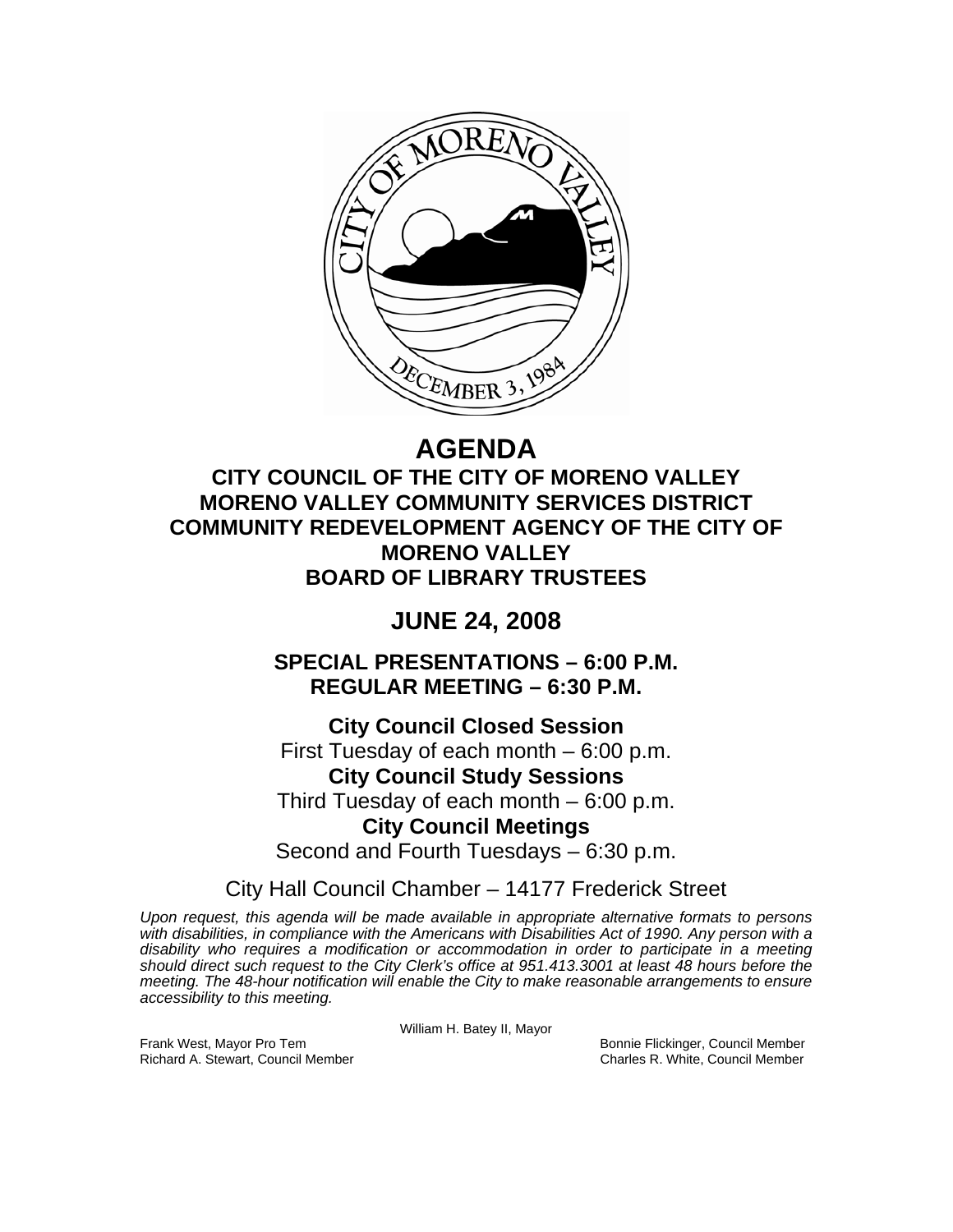### **AGENDA CITY COUNCIL OF THE CITY OF MORENO VALLEY JUNE 24, 2008**

### **CALL TO ORDER**

SPECIAL PRESENTATIONS – 6:00 p.m.

- 1. Recognition of Moreno Valley Black Chamber of Commerce Community Foundation Youth Workforce Development Program Students
- 2. Proclamation Recognizing Amateur Radio Week June 23 through June 29, 2008
- 3. Presentation to the City by the 2008 Leadership Moreno Valley Class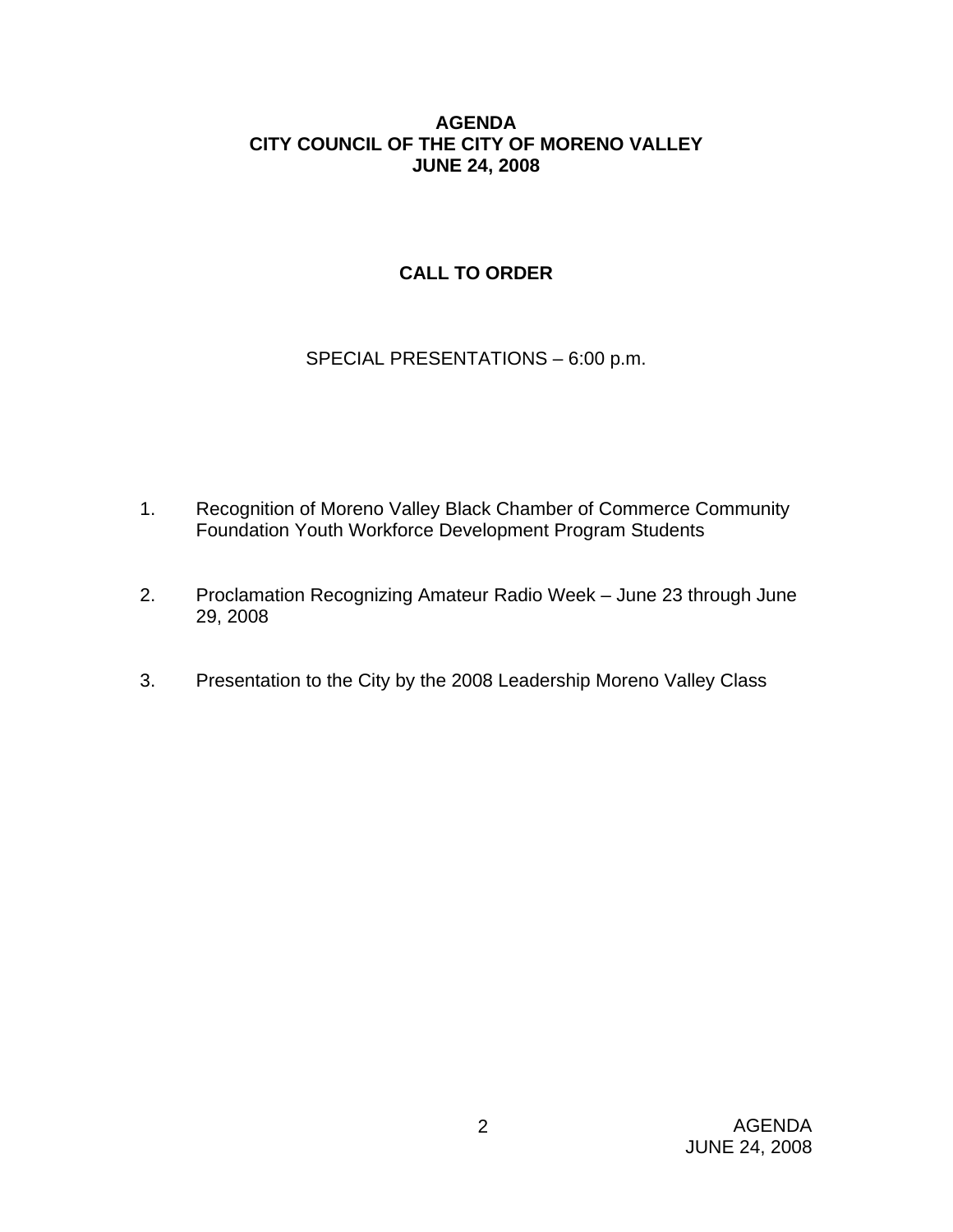#### **AGENDA JOINT MEETING OF THE CITY COUNCIL OF THE CITY OF MORENO VALLEY MORENO VALLEY COMMUNITY SERVICES DISTRICT COMMUNITY REDEVELOPMENT AGENCY OF THE CITY OF MORENO VALLEY, AND THE BOARD OF LIBRARY TRUSTEES**

#### **REGULAR MEETING - 6:30 P.M. JUNE 24, 2007**

**CALL TO ORDER** (Joint Meeting of the City Council, Community Services District, Community Redevelopment Agency, and the Board of Library Trustees actions taken at the Joint Meeting are those of the Agency indicated on each Agenda item)

### **PLEDGE OF ALLEGIANCE**

**INVOCATION** – Pastor Steve Overton from Christian Chapel Foursquare Church

### **ROLL CALL**

### **INTRODUCTIONS**

PUBLIC COMMENTS **ON MATTERS ON THE AGENDA** WILL BE TAKEN UP AS THE ITEM IS CALLED FOR BUSINESS, BETWEEN STAFF'S REPORT AND CITY COUNCIL DELIBERATION (SPEAKER SLIPS MAY BE TURNED IN UNTIL THE ITEM IS CALLED FOR BUSINESS.)

PUBLIC COMMENTS **ON MATTERS NOT ON THE AGENDA** UNDER THE JURISDICTION OF THE CITY COUNCIL WILL BE HEARD PRIOR TO CITY COUNCIL REPORTS AND CLOSING COMMENTS. IN THE EVENT THAT THE AGENDA ITEM FOR SUCH PUBLIC COMMENTS HAS NOT BEEN CALLED BY 9:00 P.M., IT SHALL BE CALLED AS THE NEXT ITEM OF BUSINESS FOLLOWING THE CONCLUSION OF ANY ITEM BEING HEARD AT 9:00 P.M. Those wishing to speak should submit a BLUE speaker slip to the Bailiff. There is a three-minute time limit per person. All remarks and questions shall be addressed to the presiding officer or to the City Council and not to any individual Council member, staff member or other person.

### **JOINT CONSENT CALENDARS (SECTIONS A-D)**

All items listed under the Consent Calendars, Sections A, B, C, and D are considered to be routine and non-controversial, and may be enacted by one motion unless a member of the Council, Community Services District, Redevelopment Agency or the Board of Library Trustees requests that an item be removed for separate action. The motion to adopt the Consent Calendars is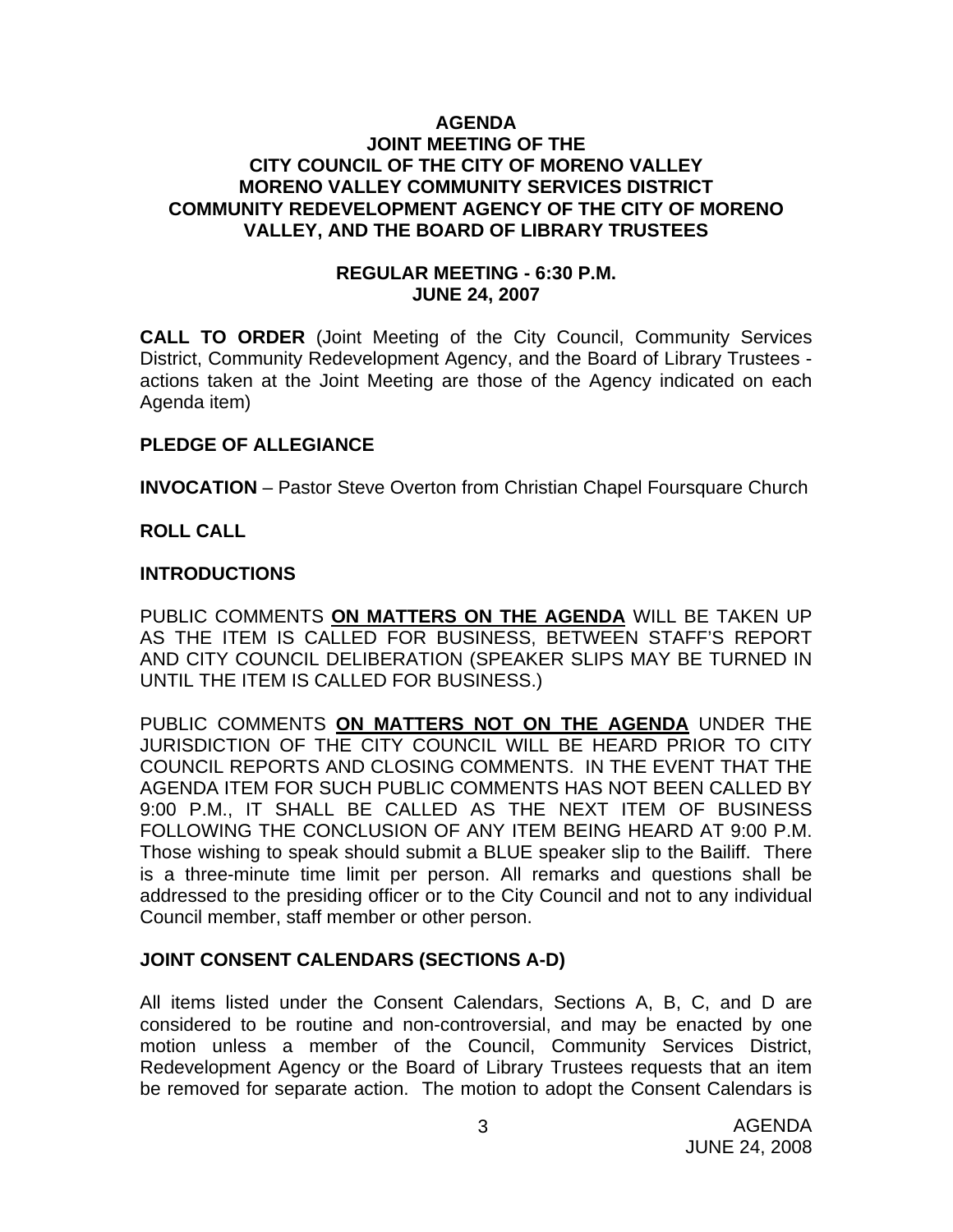deemed to be a separate motion by each Agency and shall be so recorded by the City Clerk. Items withdrawn for report or discussion will be heard after public hearing items.

### **A. CONSENT CALENDAR** - **CITY COUNCIL**

A1. ORDINANCES - READING BY TITLE ONLY

**Recommendation:** Waive reading of all Ordinances.

A2. AMENDED MINUTES – REGULAR MEETING OF DECEMBER 11, 2008 (Report of: City Clerk's Department)

**Recommendation:** Approve as amended to change wording of Item G2 motion as follows**:** to waive the fee (\$5,500 maximum) and in addition the cost of powering the generator as part of sponsorship for the  $6<sup>th</sup>$  annual Martin Luther King Jr. celebration; side to be decided.

A3. MINUTES - REGULAR MEETING OF JUNE 10, 2008 (Report of: City Clerk's Department)

**Recommendation:** Approve as submitted.

A4. CITY COUNCIL REPORTS ON REGIONAL AND REIMBURSABLE ACTIVITIES (Report of: City Clerk's Department)

**Recommendation:** Receive and file the Reports on Reimbursable Activities for the period of June 4-17, 2008.

A5. 2008 LEGISLATIVE UPDATE (Report of: Assistant City Manager)

**Recommendation:** Receive and file the informational report.

A6. NOTICE OF COMPLETION AND ACCEPTANCE OF THE TRAFFIC SIGNAL FOR STATE ROUTE 60 WEST BOUND RAMPS AND MORENO BEACH DRIVE. PROJECT NO. 05- 41779224 (Report of: Public Works Department)

- 1. Ratify Contract Change Order No. 1 (Final) for the Traffic Signal for State Route 60 West Bound Ramps and Moreno Beach Drive (Project No. 05-41779224);
- 2. Accept the work as complete for the Traffic Signal for State Route 60 West Bound Ramps and Moreno Beach Drive,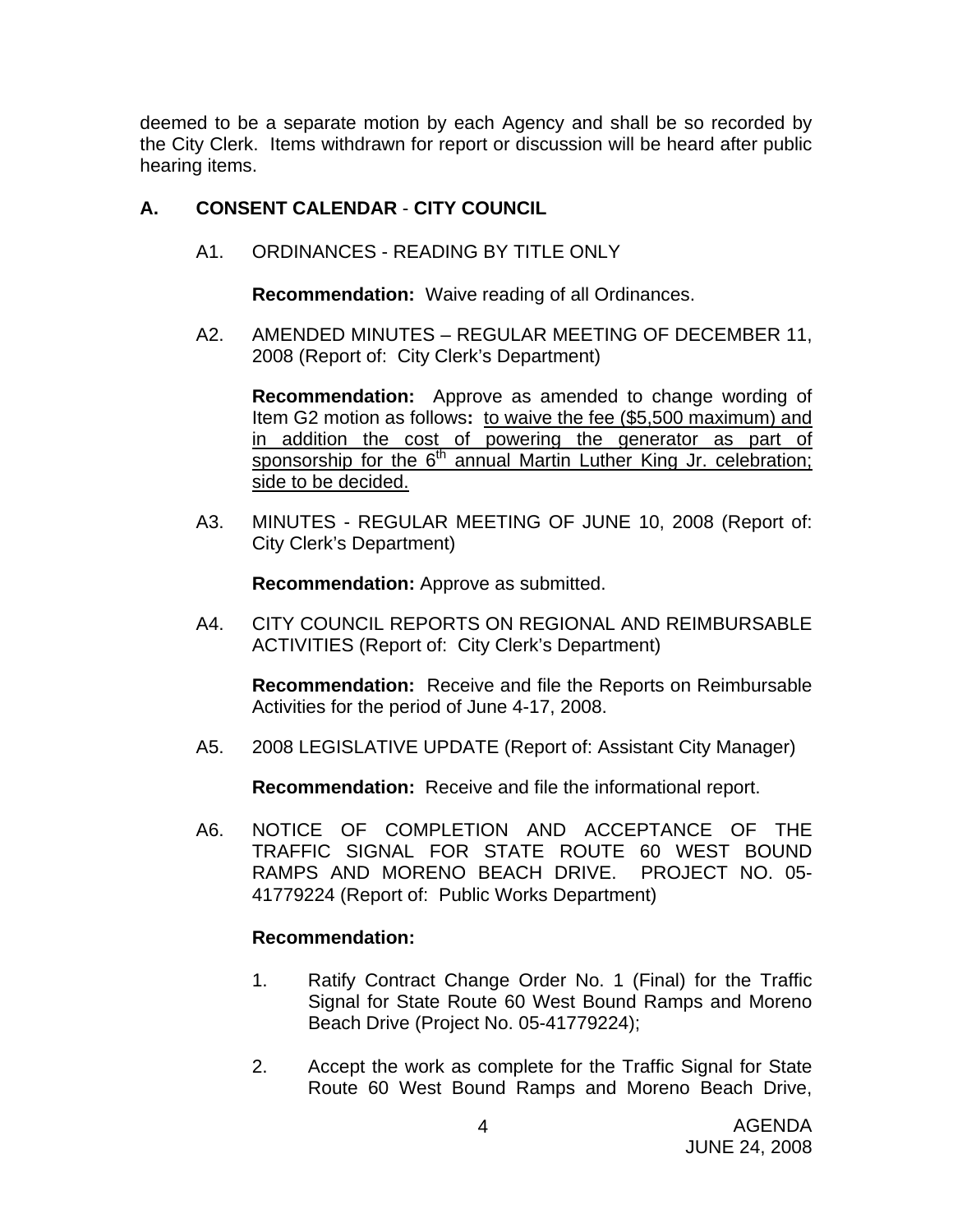constructed by Hillcrest Contracting, Inc., 1467 Circle City Drive, Corona, CA 92879-1668;

- 3. Direct the City Clerk to record the Notice of Completion within ten (10) calendar days at the office of the County Recorder of Riverside County, as required by Section 3093 of the California Civil Code;
- 4. Authorize the Director of Finance to release the retention to Hillcrest Contracting, Inc., thirty-five (35) calendar days after the date of recordation of the Notice of Completion, if no claims are filed against the project; and
- 5. Accept the improvements into the City's maintained road system.
- A7. WASTE MANAGEMENT OF THE INLAND EMPIRE FY 2008/2009 RATE ADJUSTMENT (Report of: Public Works Department)

**Recommendation**: Approve the Waste Management of the Inland Empire proposed Fiscal Year (FY) 2008/2009 Rate Adjustment.

A8. TRACT MAP 31284-1 – REDUCE THE FAITHFUL PERFORMANCE BOND AND ADOPT THE RESOLUTION AUTHORIZING ACCEPTANCE OF THE PUBLIC IMPROVEMENTS AS COMPLETE AND ACCEPTING KELTON COURT, BAXTER COURT, SOMERGATE DRIVE, PEYTON DRIVE, CLARISSA COURT, RODERICK DRIVE, TRISTAN DRIVE, AND THE PORTIONS OF COTTONWOOD AVENUE, WAR ADMIRAL STREET, SEA BISCUIT STREET, CRISPIN DRIVE, KEATON DRIVE, AND VANCE DRIVE ASSOCIATED WITH THE PROJECT INTO THE CITY'S MAINTAINED STREET SYSTEM, DEVELOPER - MERITAGE HOMES OF CALIFORNIA, INC., IRVINE, CA (Report of: Public Works Department)

### **Recommendation**:

1. Adopt Resolution No. 2008-81 authorizing the acceptance of the public improvements for Tract Map 31284-1 as complete and accepting Kelton Court, Baxter Court, Somergate Drive, Peyton Drive, Clarissa Court, Roderick Drive, Tristan Drive, and the portions of Cottonwood Avenue, War Admiral Street, Sea Biscuit Street, Crispin Drive, Keaton Drive, and Vance Drive associated with the project into the City's maintained street system; and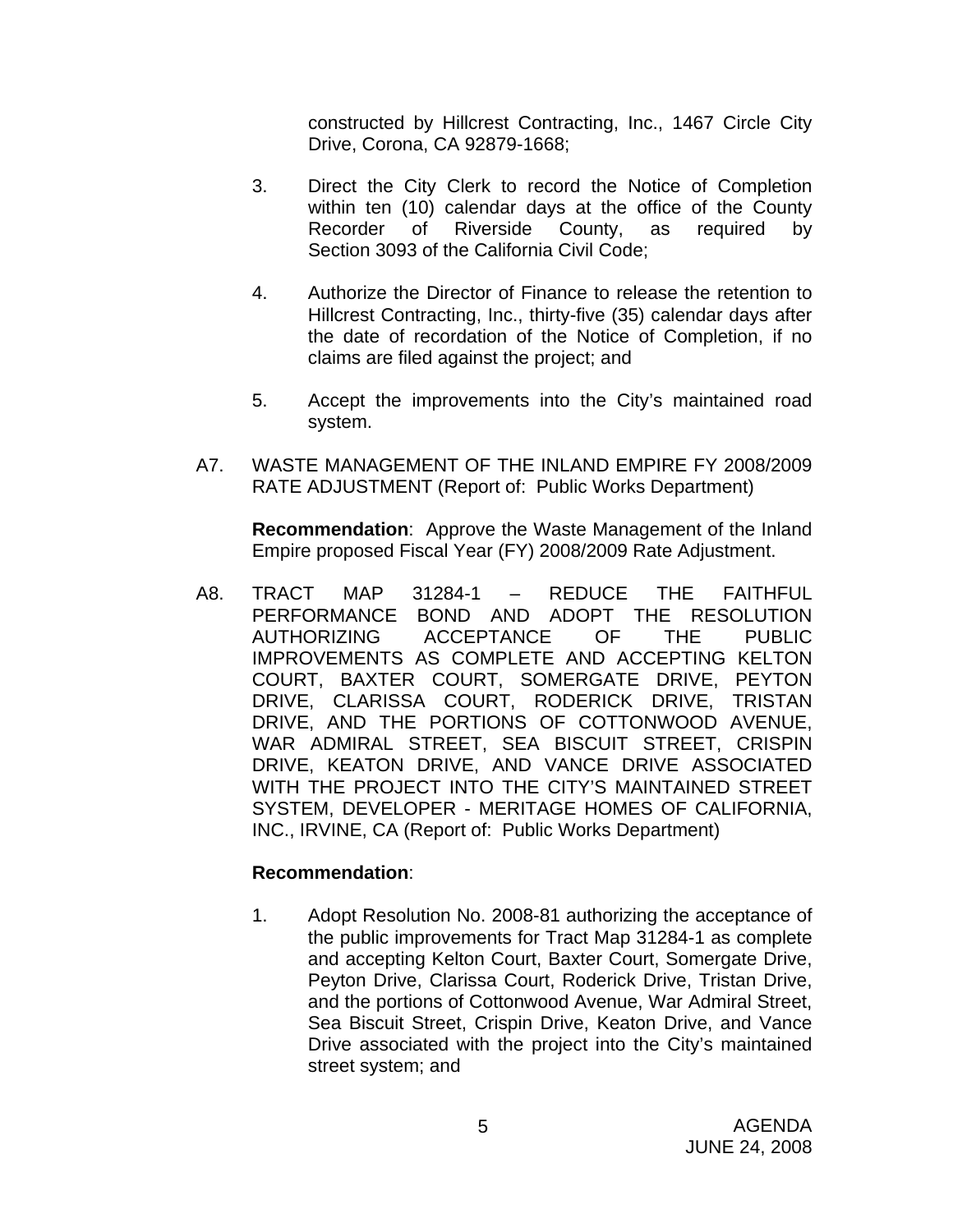### Resolution No. 2008-81

 A Resolution of the City Council of the City of Moreno Valley, California, Authorizing the Acceptance of the Public Improvements as Complete Within Tract Map 31284-1, and Accepting the Portion of Kelton Court, Baxter Court, Somergate Drive, Peyton Drive, Clarissa Court, Roderick Drive, Tristan Drive, and the Portions of Cottonwood Avenue, War Admiral Street, Sea Biscuit Street, Crispin Drive, Keaton Drive, and Vance Drive Associated with the Project into the City's Maintained Street System

- 2. Authorize the City Engineer to execute the 90% reduction to the Faithful Performance Bond, exonerate the Material and Labor Bond in 90 days if there are no stop notices or liens on file with the City Clerk, and exonerate the final 10% of the Faithful Performance Bond in one year when all clearances are received.
- A9. FIRST AMENDMENT TO AGREEMENT FOR PROFESSIONAL CONSULTANT SERVICES FOR PERRIS BOULEVARD WIDENING FROM PERRIS VALLEY STORM DRAIN LATERAL "B" TO CACTUS AVENUE, PROJECT NO. 11-41570125 (Report of: Public Works Department)

- 1. Approve the "First Amendment to Agreement for Professional Consultant Services" with LAN Engineering Corporation, 1887 Business Center Drive, Suite 6, San Bernardino, CA 92408 due to a reduction in the scope of work for planning and environmental services for the Perris Boulevard Widening project;
- 2. Authorize the City Manager to execute the "First Amendment to Agreement for Professional Consultant Services" with LAN Engineering Corporation; and
- 3. Authorize a decrease in the Purchase Order to LAN Engineering Corporation in the amount of \$28,258.47 for the project planning and environmental phase (Phase I - Project Approval and Environmental Document – PA&ED) when the "First Amendment to Agreement for Professional Consultant Services" has been signed by all parties.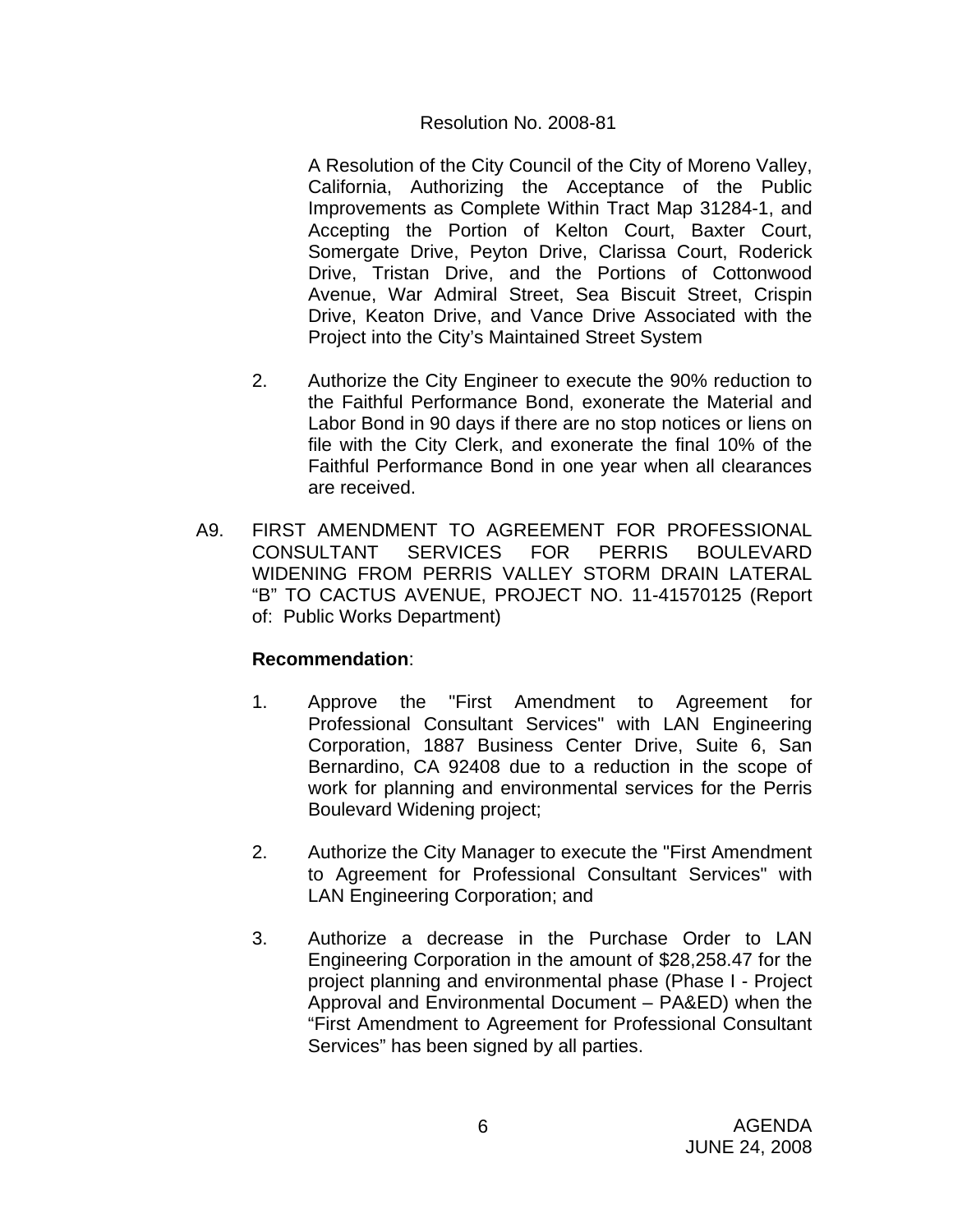A10. ADOPT ORDINANCE NO. 776 DESIGNATING SPEED LIMIT RECERTIFICATION ON VARIOUS STREETS (RECEIVED FIRST READING AND INTRODUCTION JUNE 10, 2008 ON A 5-0 VOTE) (Report of: Public Works Department)

### **Recommendation**:

1. Adopt Ordinance No. 776, amending Section 12.20.020 of Chapter 12.20 of the City of Moreno Valley Municipal Code declaring prima facie speed limits on certain streets (as listed on the ordinance) and directing the City Traffic Engineer to take action with respect thereto.

### Ordinance No. 776

 An Ordinance of the City Council of the City of Moreno Valley, California, Amending Section 12.20.020 of Chapter 12.20 of the City of Moreno Valley Municipal Code Relating to a Prima Facie Speed Limit for Certain Streets

A11. ACCEPT AND APPROVE THE AMENDMENT TO AGREEMENT TO REIMBURSE TRANSPORTATION UNIFORM MITIGATION FEE FUNDS BETWEEN THE WESTERN RIVERSIDE COUNCIL OF GOVERNMENTS AND THE CITY OF MORENO VALLEY FOR PIGEON PASS ROAD/CLIMBING ROSE DRIVE TO HIDDEN SPRINGS DRIVE (NORTHERLY CITY LIMIT) - PROJECT NO. 06- 41570324 (Report of: Public Works Department)

- 1. Accept and approve the Amendment to Agreement to Reimburse Transportation Uniform Mitigation Fee (TUMF) Funds between Western Riverside Council of Governments (WRCOG) and the City of Moreno Valley for Pigeon Pass Road/Climbing Rose Drive to Hidden Springs Drive (Northerly City Limit);
- 2. Authorize the Public Works Director/City Engineer to execute the Amendment to Transportation Uniform Mitigation Fee Program Agreement for Pigeon Pass Road/Climbing Rose Drive to Hidden Springs Drive (Northerly City Limit); and
- 3. Authorize the Public Works Director/City Engineer to execute future amendments to the TUMF agreement for Project No. 06-41570324.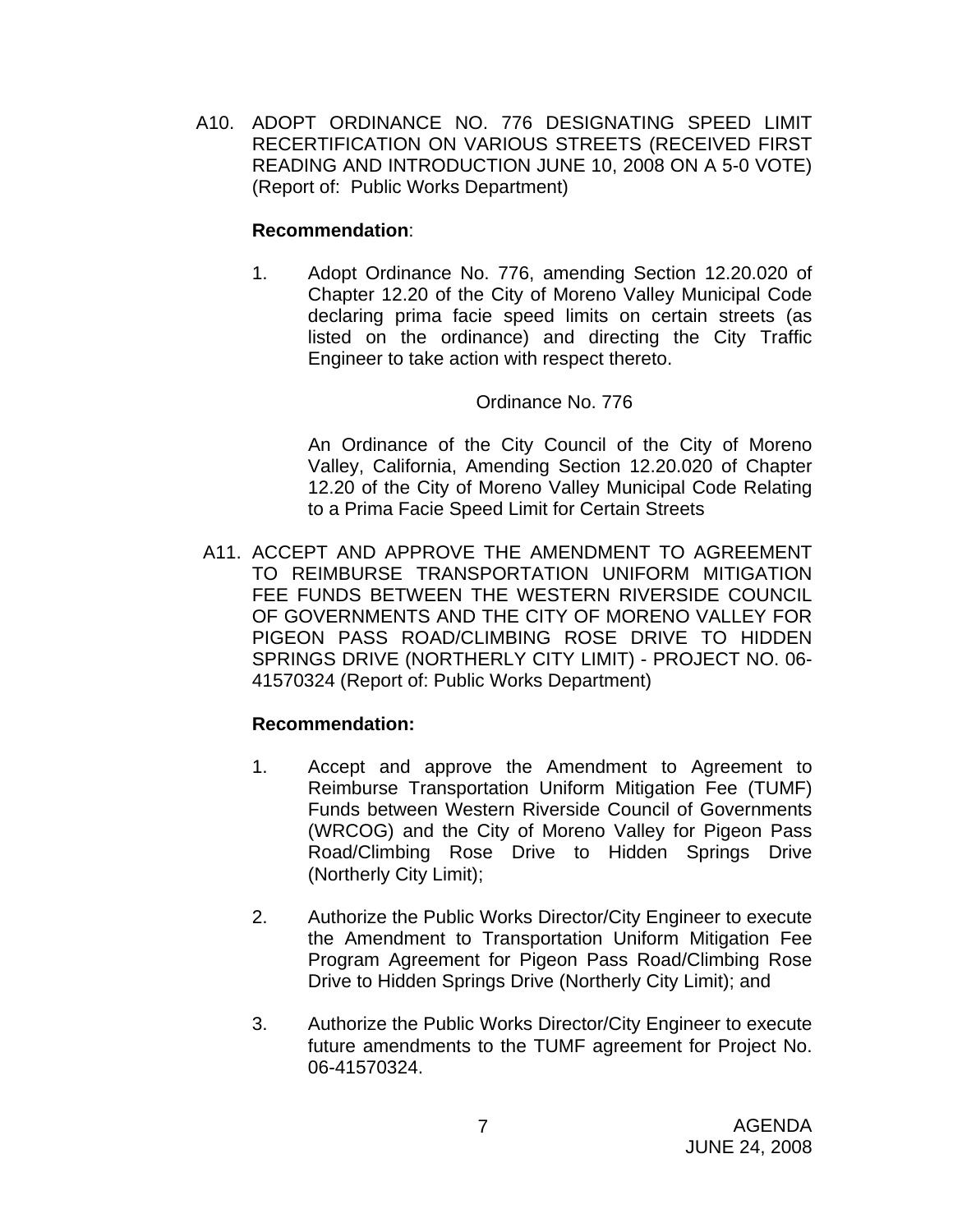A12. ACCEPT AND APPROVE AMENDMENTS TO TRANSPORTATION UNIFORM MITIGATION FEE (TUMF) REIMBURSEMENT AGREEMENTS FOR NASON/SR 60 AND MORENO BEACH ROAD/SR-60 INTERCHANGES. PROJECT NO. 07-41570024 (Report of: Public Works Department)

### **Recommendation:**

- 1. Accept and approve the "Amendment to Transportation Uniform Mitigation Fee Program Agreement" for Nason/SR-60 Interchange and the "Amendment to Transportation Uniform Mitigation Fee Program" for Moreno Beach/SR-60 Interchange;
- 2. Authorize the Public Works Director/City Engineer to execute the "Amendment to Transportation Uniform Mitigation Fee Program Agreement" for Nason/SR-60 Interchange and the "Amendment to Transportation Uniform Mitigation Fee Program" for Moreno Beach/Sr-60 Interchange; and
- 3. Authorize the Public Works Director/City Engineer to execute future amendments to the TUMF agreements for Project No. 07-41570024.
- A13. PARCEL MAP 32326 APPROVE THE AMENDED AND RESTATED COOPERATIVE AGREEMENT FOR SUNNYMEAD MASTER DRAINAGE PLAN CENTERPOINTE AND BRODIAEA AVENUE STORM DRAIN SYSTEM, BETWEEN RIVERSIDE COUNTY FLOOD CONTROL AND WATER CONSERVATION DISTRICT, THE CITY OF MORENO VALLEY, AND RIDGE MORENO VALLEY, LLC, NORTH SIDE OF CACTUS AVENUE, BETWEEN FREDERICK STREET AND HEACOCK STREET, SUBDIVIDER – RIDGE MORENO VALLEY, LLC., LONG BEACH, CA. 90803 (Report of: Public Works Department)

- 1. Approve the Amended and Restated Cooperative Agreement between the Riverside County Flood Control and Water Conservation District, the City of Moreno Valley, and Ridge Moreno Valley, LLC for Parcel Map 32326 Sunnymead Master Drainage Plan Centerpointe and Brodiaea Avenue Storm Drain;
- 2. Authorize the Mayor to execute the Amended and Restated Cooperative Agreement; and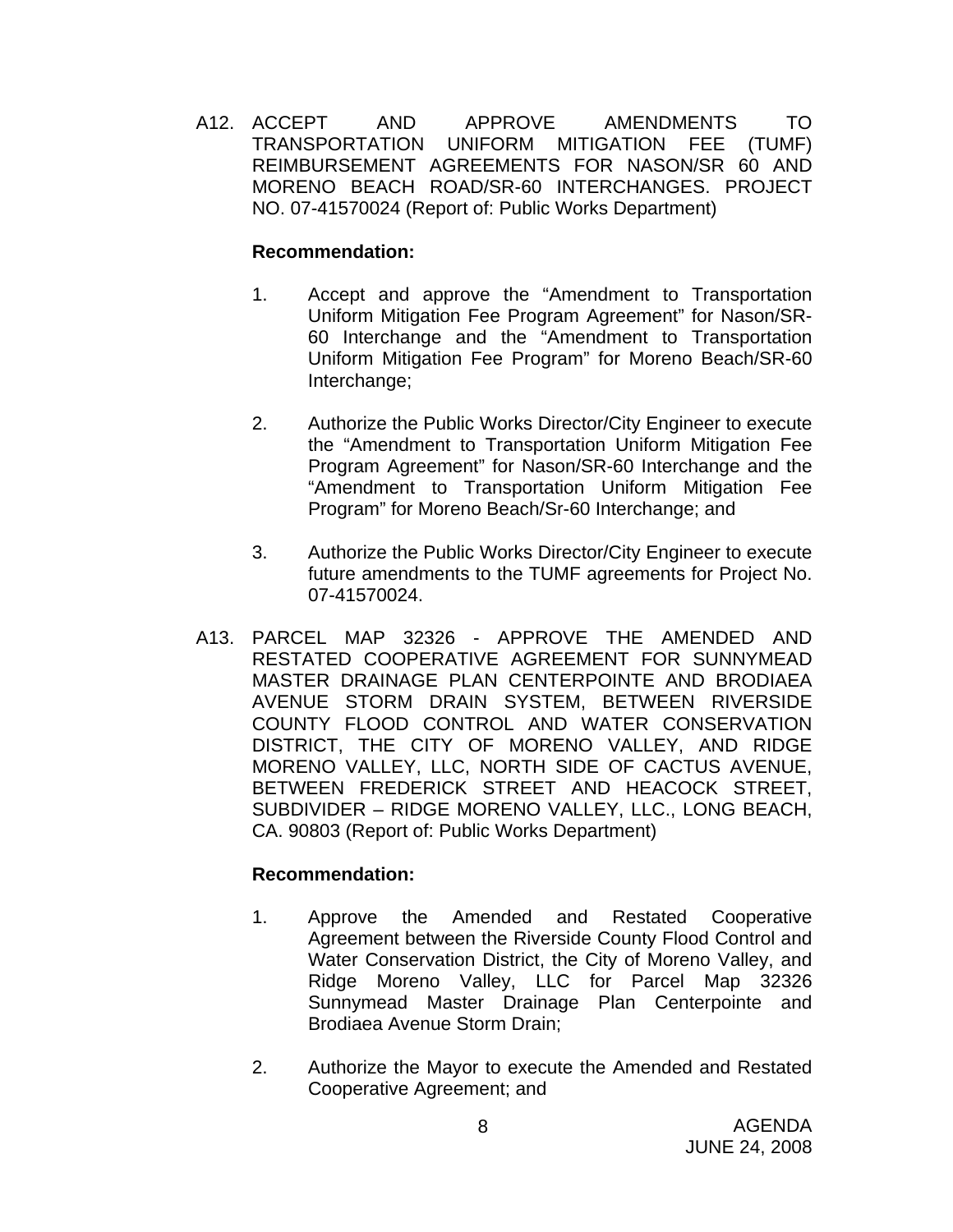- 3. Direct the City Clerk to forward the signed Amended and Restated Cooperative Agreement to Riverside County Flood Control and Water Conservation District.
- A14. AGREEMENT WITH RIVERSIDE TRANSIT AGENCY (RTA) FOR THE DEMONSTRATION U-PASS PROGRAM FOR THE RIVERSIDE COMMUNITY COLLEGE SYSTEM (Report of: Public Works Department)

**Recommendation:** Approve an Agreement between the City of Moreno Valley and RTA as participation in the demonstration U-Pass Program for the Riverside Community College System in the amount of \$28,075

A15. ADOPTION OF RESOLUTION APPOINTING A NEW CITY TREASURER AND RESCINDING PRIOR APPOINTMENTS (Report of: City Manager)

**Recommendation:** Adopt Resolution No. 2008-79, appointing Steve Elam as City Treasurer effective July 1, 2008.

#### Resolution No. 2008-79

A Resolution of the City Council of the City of Moreno Valley, California, Appointing a New City Treasurer Effective July 1, 2008 and Rescinding Prior Appointments

A16. RESOLUTION RESCINDING AND RE-STATING RESOLUTION NO. 2007-44 REGARDING THE TRANSPORTATION UNIFORM MITIGATION FEE (Report of: Public Works Department)

**Recommendation:** Adopt Resolution No. 2008-80, approving the revised Traffic Uniform Mitigation Fee.

#### Resolution No. 2008-80

 A Resolution of the City Council of the City of Moreno Valley, California, Amending the Transportation Uniform Mitigation Fee (TUMF) Applicable to all Developments in the City of Moreno Valley

### **B. CONSENT CALENDAR** - **COMMUNITY SERVICES DISTRICT**

B1. ORDINANCES - READING BY TITLE ONLY Recommendation: Waive reading of all Ordinances.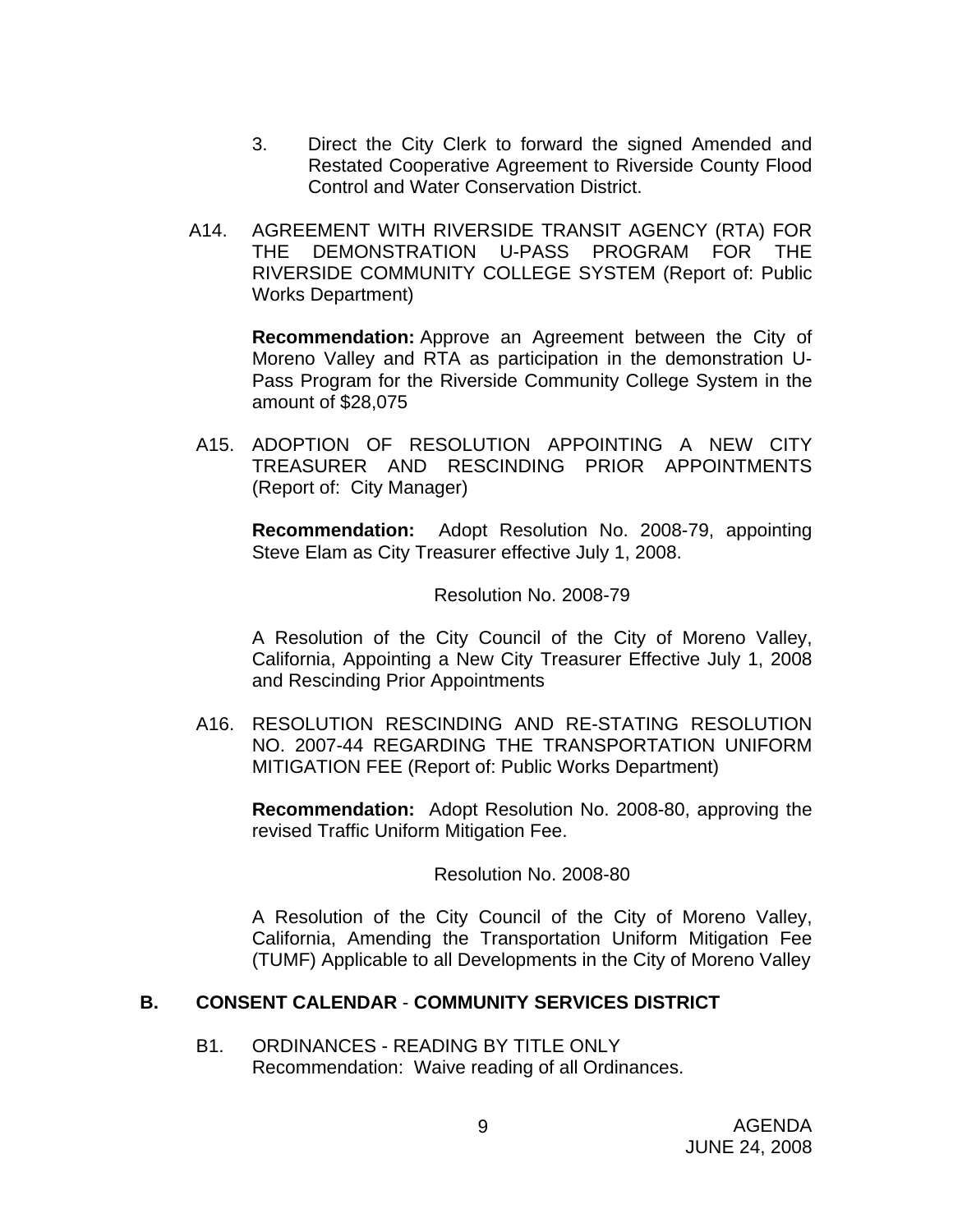B2. AMENDED MINUTES – REGULAR MEETING OF DECEMBER 11, 2008 (Report of: City Clerk's Department)

**Recommendation:** Approve as amended.

B3. MINUTES - REGULAR MEETING OF JUNE 10, 2008 (Report of: City Clerk's Department)

**Recommendation:** Approve as submitted.

B4. EXTENSION OF CONTRACT – PROJECT NO. E-1/05 – MAINTENANCE OF EXTENSIVE LANDSCAPING AND IRRIGATION – TOWNGATE (Report of: Public Works Department)

### **Recommendation**:

- 1. Approve the Amendment to the Contract Agreement for MVCSD Project E-1/05 to extend the term of the contract for an additional one-year period;
- 2. Authorize the President of the MVCSD Board to execute said Amendment with Bemus Landscape, Inc. of Santa Ana, California; and
- 3. Authorize the Purchasing Manager, at the start of Fiscal Year 2008/09*,* to issue open purchase orders to Bemus Landscape, Inc. in the amounts of:
	- a.) Ninety-four thousand two hundred ninety-nine and 63/100 dollars (\$94,299.63) for twelve months of base maintenance service; and
	- b.) Eight thousand four hundred fifteen and 00/100 dollars (\$8,415.00) for anticipated Additional Work per Section 5. of the Extension Agreement.

### **C. CONSENT CALENDAR** - **COMMUNITY REDEVELOPMENT AGENCY**

- C1. ORDINANCES READING BY TITLE ONLY Recommendation: Waive reading of all Ordinances.
- C2. AMENDED MINUTES REGULAR MEETING OF DECEMBER 11, 2008 (Report of: City Clerk's Department)

**Recommendation:** Approve as amended.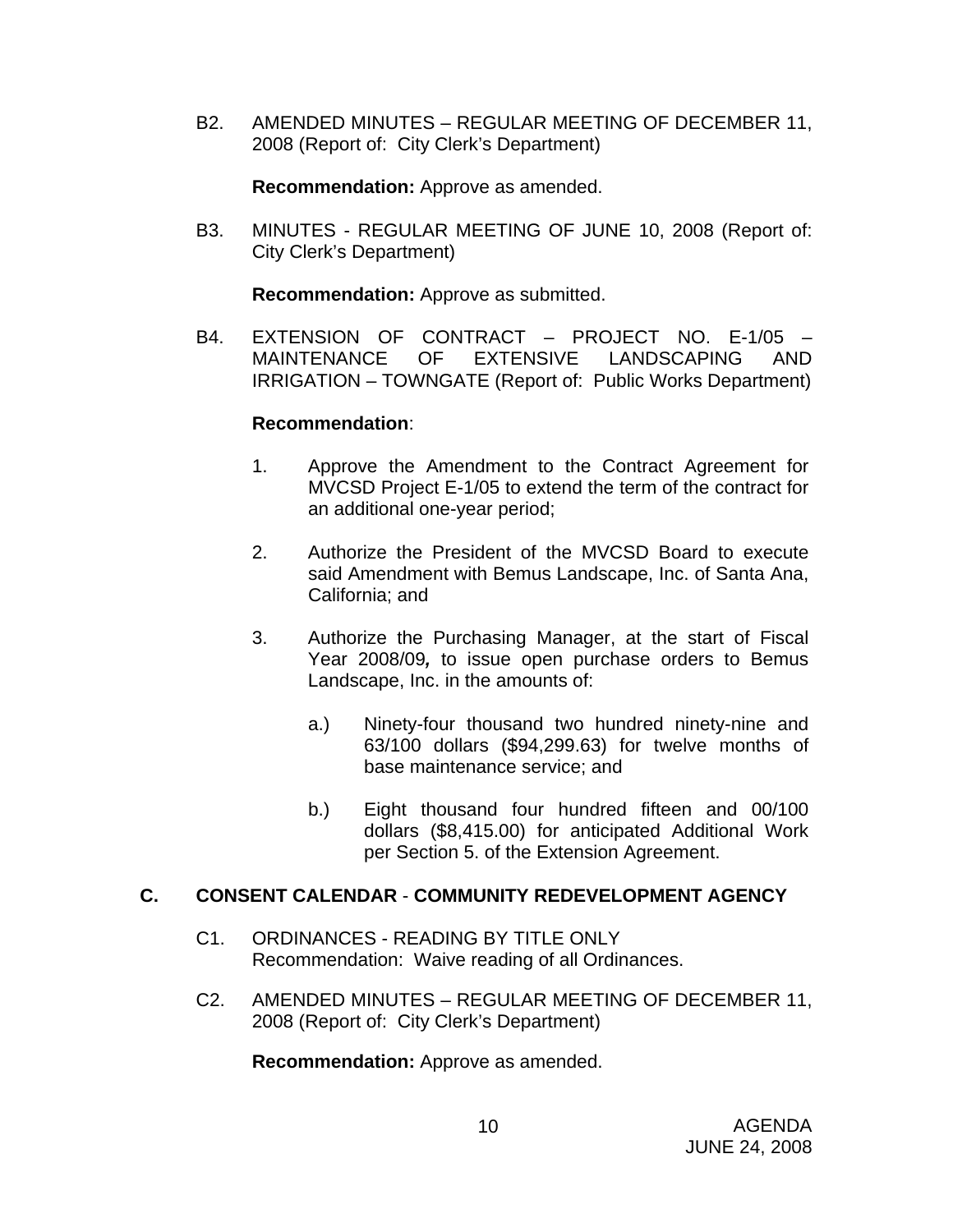C3. MINUTES - REGULAR MEETING OF JUNE 10, 2008 (Report of: City Clerk's Department)

**Recommendation:** Approve as submitted.

### **D. CONSENT CALENDAR** - **BOARD OF LIBRARY TRUSTEES**

- D1. ORDINANCES READING BY TITLE ONLY Recommendation: Waive reading of all Ordinances.
- D2. AMENDED MINUTES REGULAR MEETING OF DECEMBER 11, 2008 (Report of: City Clerk's Department)

**Recommendation:** Approve as amended.

D3. MINUTES - REGULAR MEETING JUNE 10, 2008 (Report of: City Clerk's Department)

**Recommendation:** Approve as submitted.

### **E. PUBLIC HEARINGS**

Questions or comments from the public on a Public Hearing matter are limited to five minutes per individual and must pertain to the subject under consideration.

 Those wishing to speak should complete and submit a GOLDENROD speaker slip to the Bailiff.

E1. PUBLIC HEARING ON FORMATION OF COMMUNITY FACILITIES DISTRICT NO. 7 OF THE CITY OF MORENO VALLEY (Report of: Public Works Department)

- 1. That the City Council after conducting the Public Hearing:
	- a. Approve and adopt Resolution No. 2008-82: a Resolution of the City Council of the City of Moreno Valley, California, forming and establishing Community Facilities District No. 7 of the City of Moreno Valley, designating improvement areas therein and authorizing submittal of the levy of special taxes within each improvement area of such community facilities district to the qualified electors of such improvement area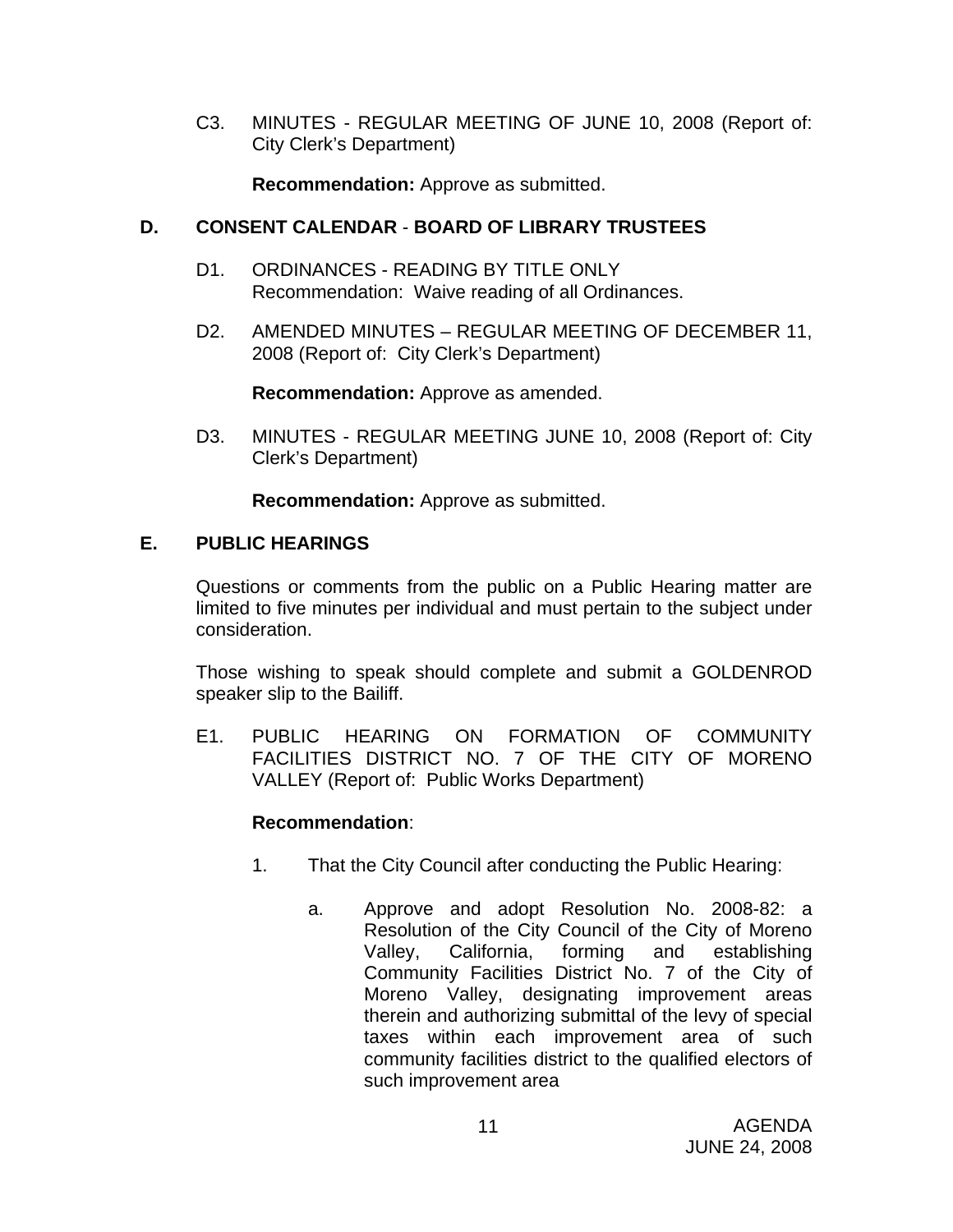### Resolution No. 2008-82

A Resolution of the City Council of the City of Moreno Valley, California, Forming and Establishing Community Facilities District No. 7 of the City of Moreno Valley, Designating Improvement Areas Therein and Authorizing Submittal of the Levy of Special Taxes within Each Improvement Area of such Community Facilities District to the Qualified Electors of such Improvement Area

b. Approve and adopt Resolution No. 2008-83: a Resolution of the City Council of the City of Moreno Valley, California, determining the necessity to incur a bonded indebtedness for each improvement area of Community Facilities District No. 7 of the City of Moreno Valley, submitting to the qualified electors of each such improvement area separate propositions to authorize the levy of a special tax within each such improvement area, to authorize such community facilities district to incur a bonded indebtedness for each such improvement area secured by the levy of such special tax within such improvement area to finance certain public facilities and to establish an appropriations limit for such community facilities district, and giving notice thereon; and

### Resolution No. 2008-83

A Resolution of the City Council of the City of Moreno Valley, California, Determining the Necessity to Incur a Bonded Indebtedness for each Improvement Area of Community Facilities District No. 7 of the City of Moreno Valley, Submitting to the Qualified Electors of each such Improvement Area Separate Propositions to Authorize the Levy of a Special Tax Within each such Improvement Area, to Authorize such Community Facilities District to Incur a Bonded Indebtedness for each such Improvement Area Secured by the Levy of such Special Tax Within Such Improvement Area to Finance Certain Public Facilities and to Establish an Appropriations Limit for such Community Facilities District, and Giving Notice Thereon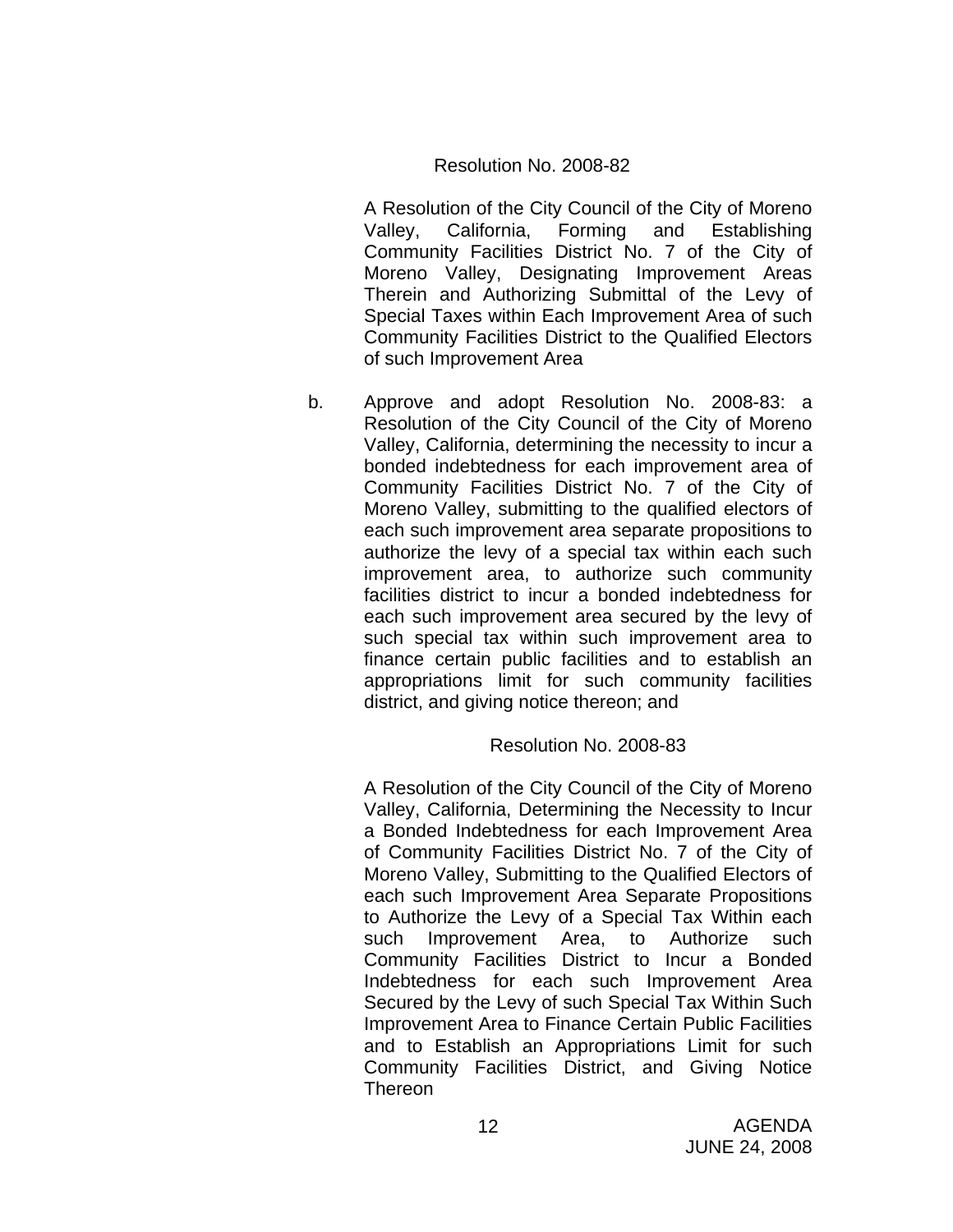- c. Direct staff to canvass the ballots received and report the results of the special election to the City Council.
- 2. That the City Council, acting as the legislative body of Community Facilities District No. 7 of the City of Moreno Valley:
	- a. Approve and adopt Resolution No. 2008-84: a Resolution of the City Council of the City of Moreno Valley, California, acting in its capacity as the legislative body of Community Facilities District No. 7 of the City of Moreno Valley, declaring the results of a special election in such community facilities district;

### Resolution No. 2008-84

A Resolution of the City Council of the City of Moreno Valley, California, Acting in its Capacity as the Legislative Body of Community Facilities District No. 7 of the City of Moreno Valley, Declaring the Results of a Special Election in such Community Facilities **District** 

b. Approve and adopt Resolution No. 2008-85: a Resolution of the City Council of the City of Moreno Valley, California, acting as the legislative body of Community Facilities District No. 7 of the City of Moreno Valley, authorizing the annexation of territory in the future to Community Facilities District No. 7 of the City of Moreno Valley; and

### Resolution No. 2008-85

A Resolution of the City Council of the City of Moreno Valley, California, Acting as the Legislative Body of Community Facilities District No. 7 of the City of Moreno Valley, Authorizing the Annexation of Territory in the Future to Community Facilities District No. 7 of the City of Moreno Valley

c. Introduce Ordinance No. 777: an Ordinance of the City Council of the City of Moreno Valley, California, acting as the legislative body of Community Facilities District No. 7 of the City of Moreno Valley, authorizing the levy of a special tax in Improvement Area Nos. 1,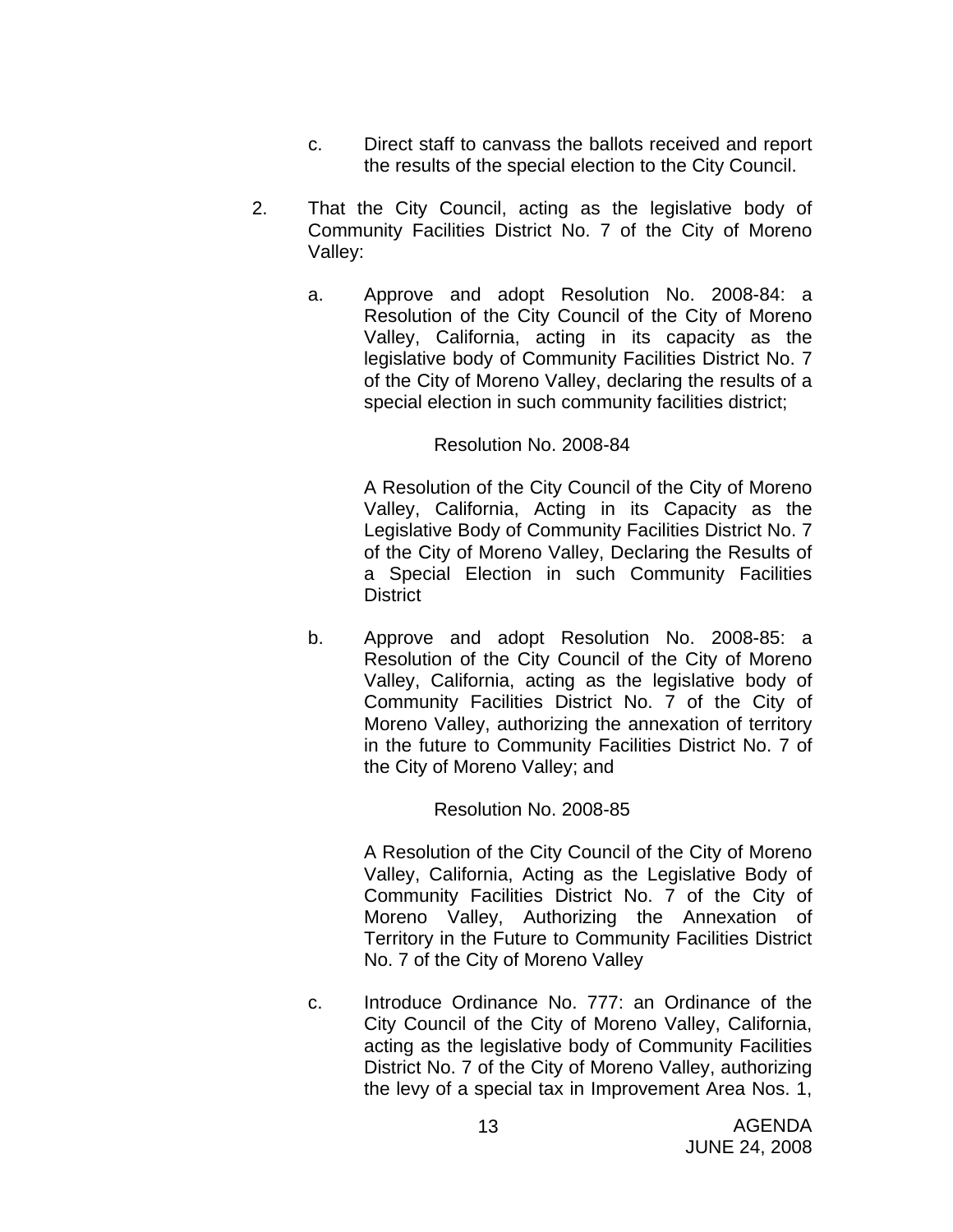2, and 3 of such community facilities district. (ROLL CALL REQUIRED.)

Ordinance No. 2008-777

 An Ordinance of the City Council of the City of Moreno Valley, California, Acting as the Legislative Body of Community Facilities District No. 7 of the City of Moreno Valley, Authorizing the Levy of a Special Tax in Improvement Area Nos. 1, 2 and 3 of such Community Facilities District

E2. PUBLIC HEARING AND ADOPTION OF RESOLUTION ESTABLISHING APPROPRIATIONS ("GANN") LIMIT FOR THE CITY OF MORENO VALLEY FOR FY 2008-09 (Report of: Finance Department)

### **Recommendation**:

- 1. Conduct a Public Hearing to receive public comments on the City's appropriations limit for FY 2008-09; and
- 2. Adopt Resolution No. 2008-86, establishing the Appropriations Limit for the City of Moreno Valley for FY 2008-09; and

Resolution No. 2008-86

A Resolution of the City Council of the City of Moreno Valley, California Establishing an Appropriations Limit for Fiscal Year 2008-09 and Taking Other Actions in Relation thereto

- E3. PUBLIC HEARING AND ADOPTION OF RESOLUTION ESTABLISHING APPROPRIATIONS ("GANN") LIMIT FOR THE COMMUNITY SERVICES DISTRICT FOR FY 2008-09 (Report of: Finance Department)
	- 1. Conduct a Public Hearing to Receive Public Comments on the CSD Appropriations Limit for FY 2008-09; and
	- 2. Adopt Resolution No. CSD 2008-17, Establishing an Appropriations Limit for the Community Services District for FY 2008-09.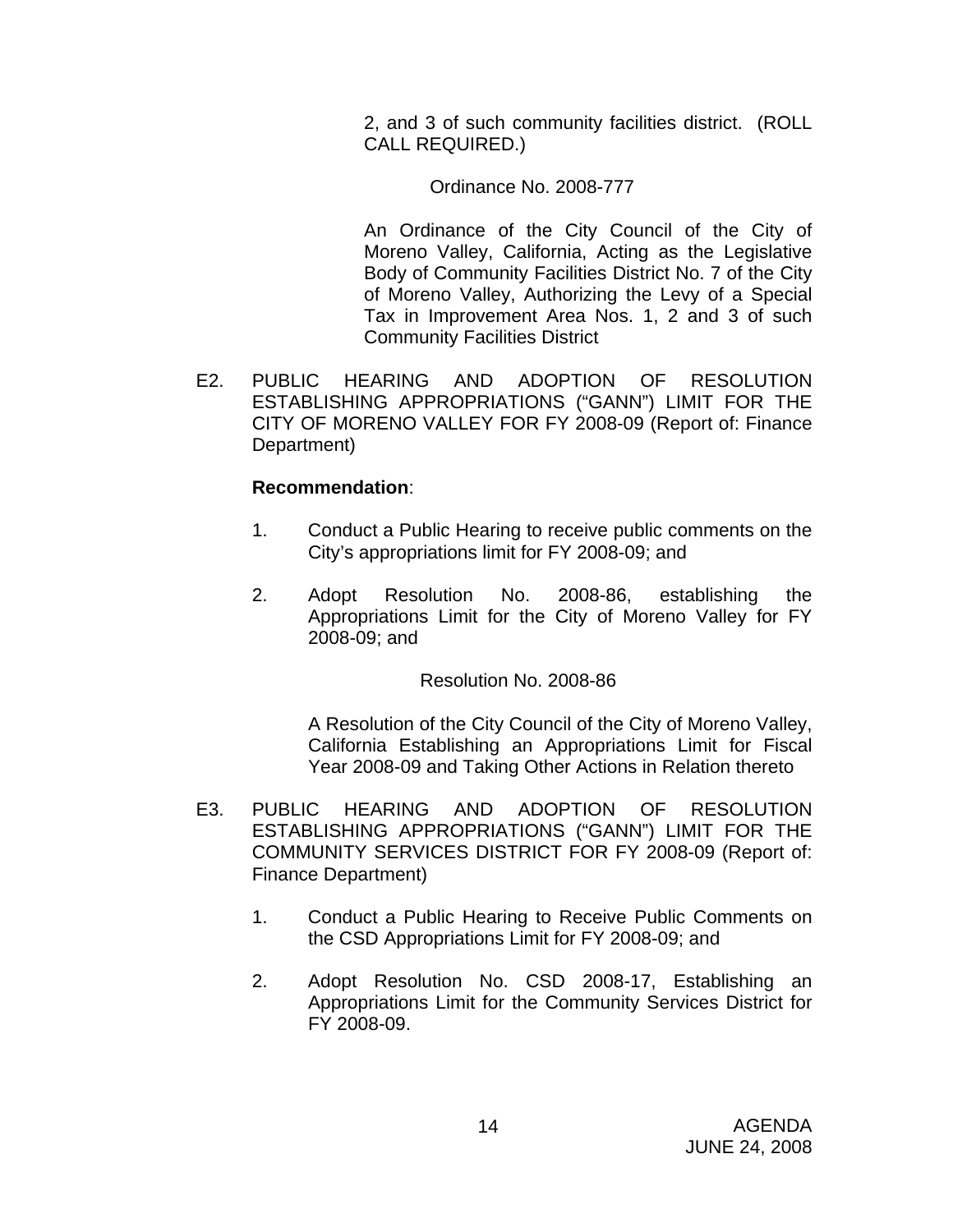### Resolution No. CSD 2008-17

A Resolution of the Moreno Valley Community Services District of the City of Moreno Valley, California, Establishing an Appropriations Limit for Fiscal Year 2008-09 and Taking Other Actions in Relation Thereto

E4. PUBLIC HEARING FOR DELINQUENT RESIDENTIAL SOLID WASTE ACCOUNTS (Report of: Public Works Department)

**Recommendation:** that the City Council, after conducting the public hearing:

- 1. Approve placing the submitted list of delinquent solid waste accounts, available in the City Clerk's office, on the Fiscal Year (FY) 2008/09 Riverside County property tax roll for collection; and
- 2. Direct the City Clerk to file with the Riverside County Auditor a certified copy of Resolution No. 2007-72 and the list of delinquent solid waste accounts as required by Section 5473.4 of the California Health and Safety Code and Section 6.02.030 of the City of Moreno Valley Municipal Code.

### **F. ITEMS REMOVED FROM CONSENT CALENDARS FOR DISCUSSION OR SEPARATE ACTION**

### **G. REPORTS**

- G1. CITY COUNCIL REPORTS ON REGIONAL ACTIVITIES
	- a) March Joint Powers Commission (MJPC) by Council Member Stewart
	- b) Riverside County Transportation Commission (RCTC) by Mayor Pro Tem West
- G2. PUBLIC MEETING REGARDING MAIL BALLOT PROCEEDING FOR CSD ZONE B TO INCLUDE IVY AND VALLEY VIEW LANES INTO THE COMMUNITY SERVICES DISTRICT ZONE B (RESIDENTIAL STREET LIGHTING) PROGRAM (Report of: Public Works Department)

**Recommendation**: That the Mayor and Members of the City of Moreno Valley City Council, in their respective capacities as President and Members of the Board of Directors of the Moreno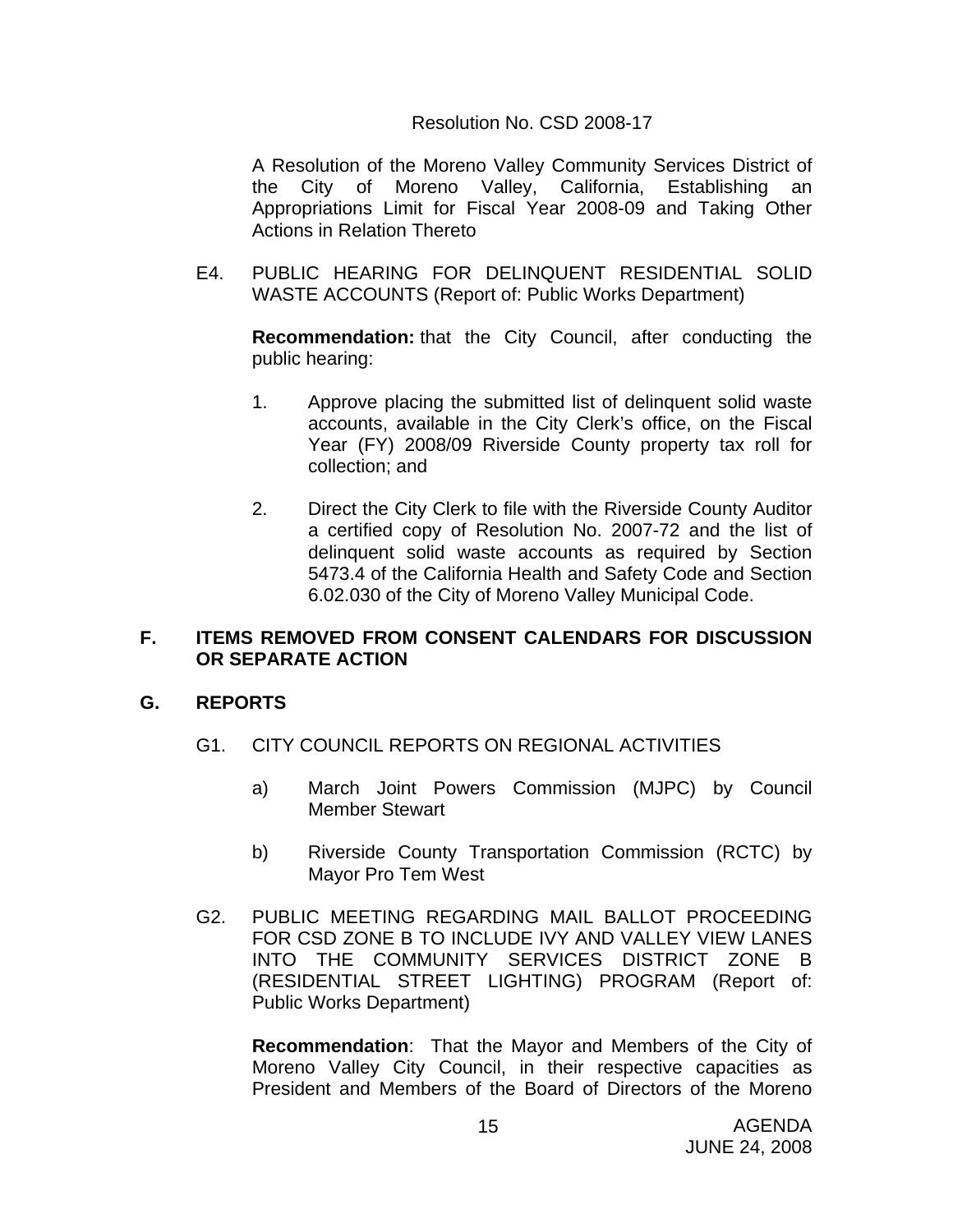Valley CSD ("Board") conduct a Public Meeting and accept public comments concerning a mail ballot proceeding for installation of eight (8) mast arm streetlights on existing wooden utility poles along Ivy Lane and portions of Valley View Lane and participation in the CSD Zone B (Residential Street Lighting) program and associated charge.

G3. PUBLIC MEETING REGARDING THE MAIL BALLOT PROCEEDINGS FOR HAMPTON INN AND SUITES – APN 291- 660-021 - BALLOTED ITEM: NPDES COMMERCIAL/INDUSTRIAL REGULATORY RATE; AND PALM DESERT DEVELOPMENT APARTMENTS – APN 486-070-007 - BALLOTED ITEMS: NPDES MAXIMUM COMMERCIAL/INDUSTRIAL REGULATORY RATE AND CSD ZONE M (COMMERCIAL, INDUSTRIAL, AND MULTIFAMILY IMPROVED MEDIAN MAINTENANCE) (Report of: Public Works Department)

### **Recommendation:**

- 1. Staff recommends that the Mayor and Members of the City of Moreno Valley City Council accept public comments regarding the mail ballot proceedings for:
	- a. Hampton Inn and Suites APN 291-660-021 for approval of the National Pollutant Discharge Elimination System (NPDES) maximum commercial/industrial regulatory rate; and
	- b. Palm Desert Development Apartments APN 486- 070-007 for approval of the NPDES maximum commercial/industrial regulatory rate.
- 2. Staff recommends that the Members of the Board of Directors of the Moreno Valley Community Services District ("CSD Board") accept public comments regarding the mail ballot proceeding for the Palm Desert Development Apartments – APN 486-070-007 for inclusion into and approval of the annual charge for CSD Zone M (Commercial, Industrial, and Multifamily Improved Median Maintenance).
- G4. APPOINTMENTS TO THE CITY COUNCIL ADVISORY BOARDS AND COMMISSIONS (Report of: City Clerk's Department)

**Recommendation:** That the City Council: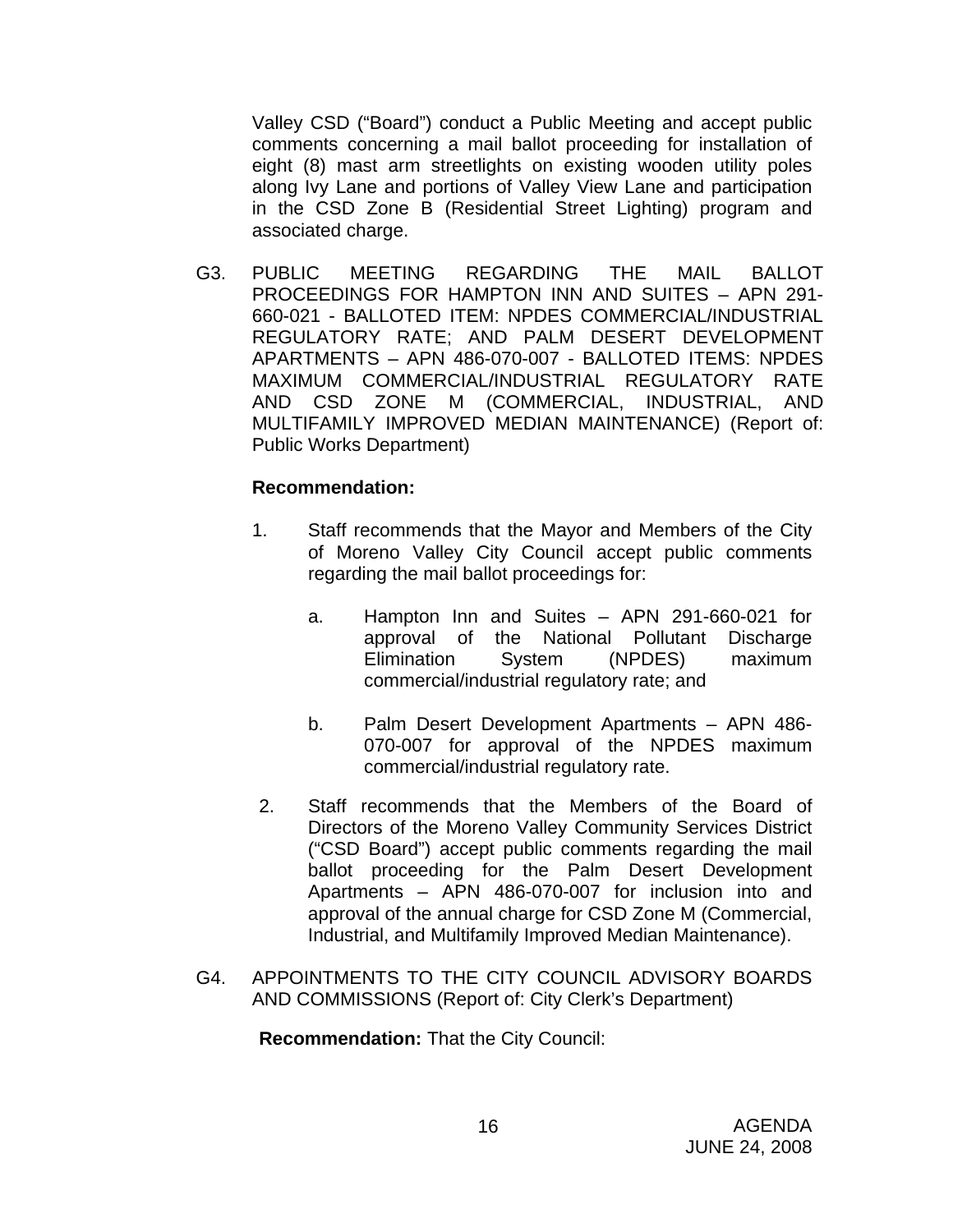- 1. Review the ballots for appointments to various City Council Boards and Commissions (to be provided by the City Clerk) and mark your choices where appropriate; or
- 2. If appointments are not made, declare the positions vacant and authorize the City Clerk to re-notice the positions as vacant.
- G5. ADOPTION OF FY 2008-09 BUDGET AND RELATED ITEMS (Report of: Finance Department)

**Recommendation:** That the City Council:

1. Adopt Resolution No. 2008-87, approving the Operating and Capital Budgets for the City of Moreno Valley for FY 2008- 09, including all applicable adjustments to the City Manager's Proposed Budget pursuant to the Deficit Reduction Plan, the Schedule of Budget Adjustments, and the Revisions to Proposed Capital Improvement Plan;

#### Resolution No. 2008-87

A Resolution of the City Council of the City of Moreno Valley, California, Adopting the Operating and Capital Budgets for Fiscal Year 2008-09

2. Acting in its capacity as the President and Board of Directors of the Community Services District of the City of Moreno Valley, adopt Resolution No. CSD 2008-18, approving the Operating and Capital Budgets for the Community Services District of the City of Moreno Valley for FY 2008-09, including all applicable adjustments to the City Manager's Proposed Budget pursuant to the Deficit Reduction Plan, the Schedule of Budget Adjustments, and the Revisions to Proposed Capital Improvement Plan;

Resolution No. CSD 2008-18

A Resolution of the Moreno Valley Community Services District, Adopting the Operating and Capital Budgets for Fiscal Year 2008-09

3. Acting in its capacity as the Chairperson and Agency Members of the Community Redevelopment Agency of the City of Moreno Valley, Adopt Resolution No. RDA 2008-10, approving the Operating and Capital Budgets for the Community Redevelopment Agency of the City of Moreno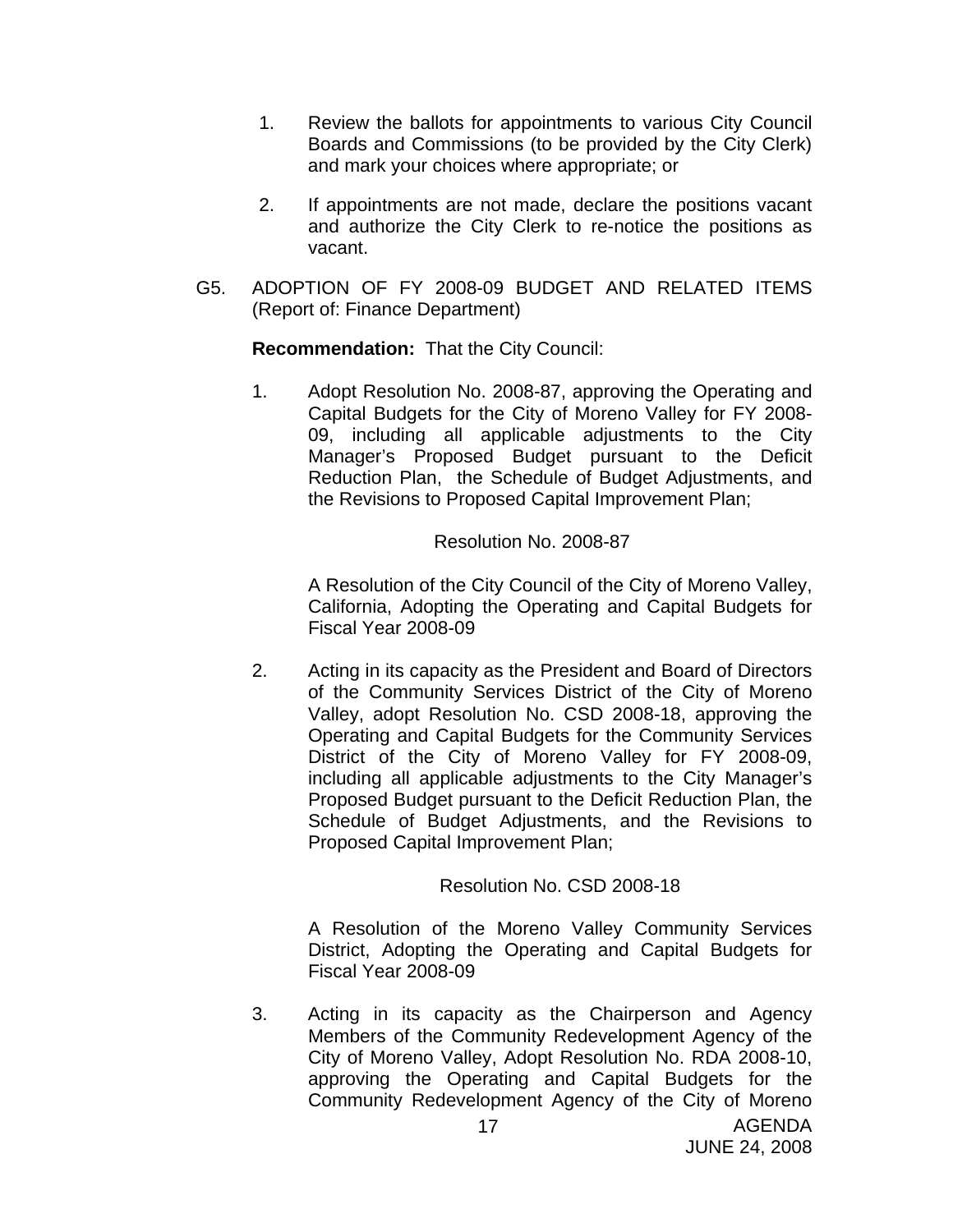Valley for FY 2008-09, including all applicable adjustments to the City Manager's Proposed Budget pursuant to the Schedule of Budget Adjustments, and the Revisions to Proposed Capital Improvement Plan;

Resolution No. RDA 2008-10

A Resolution of the Community Redevelopment Agency of the City of Moreno Valley, California, Adopting the Operating and Capital Budgets for Fiscal Year 2008-09

- 4. Acting in its capacity as the President and Board of Directors of the Community Services District, approve the repayment of up to \$40,000,000 to the City of Moreno Valley by renewal of the Promissory Note, pursuant to the terms and conditions of the outstanding Promissory Note, the borrowing of up to \$40,000,000 pursuant to the terms and conditions of the Promissory Note, and the execution of the original of said note by the President of the Board of Directors, and the delivery of said executed note to the Treasurer of the City;
- 5. Acting in its capacity as the Chairperson and Agency Members of the Community Redevelopment Agency of the City of Moreno Valley, approve the repayment of up to \$40,000,000 to the City of Moreno Valley by renewal of the Promissory Note, pursuant to the terms and conditions of the outstanding Promissory Note, the borrowing of up to \$40,000,000 pursuant to the terms and conditions of the Promissory Note, and the execution of the original of said note by the Chairperson and Agency Members, and the delivery of said executed note to the Treasurer of the City;
- 6. Approve the FY 2008-09 Staffing Plan and Position Control Roster, which reflect the personnel allocations consistent with the adoption of the FY 2008-09 Budget;
- 7. Adopt Resolution 2008-88, authorizing the City Manager to approve new appropriations provided there are new offsetting revenues to be recognized, and with no net budgetary impact; and

#### Resolution No. 2008-88

A Resolution of the City Council of the City of Moreno Valley, California, Authorizing the City Manager to Approve New Appropriations, Provided There are Offsetting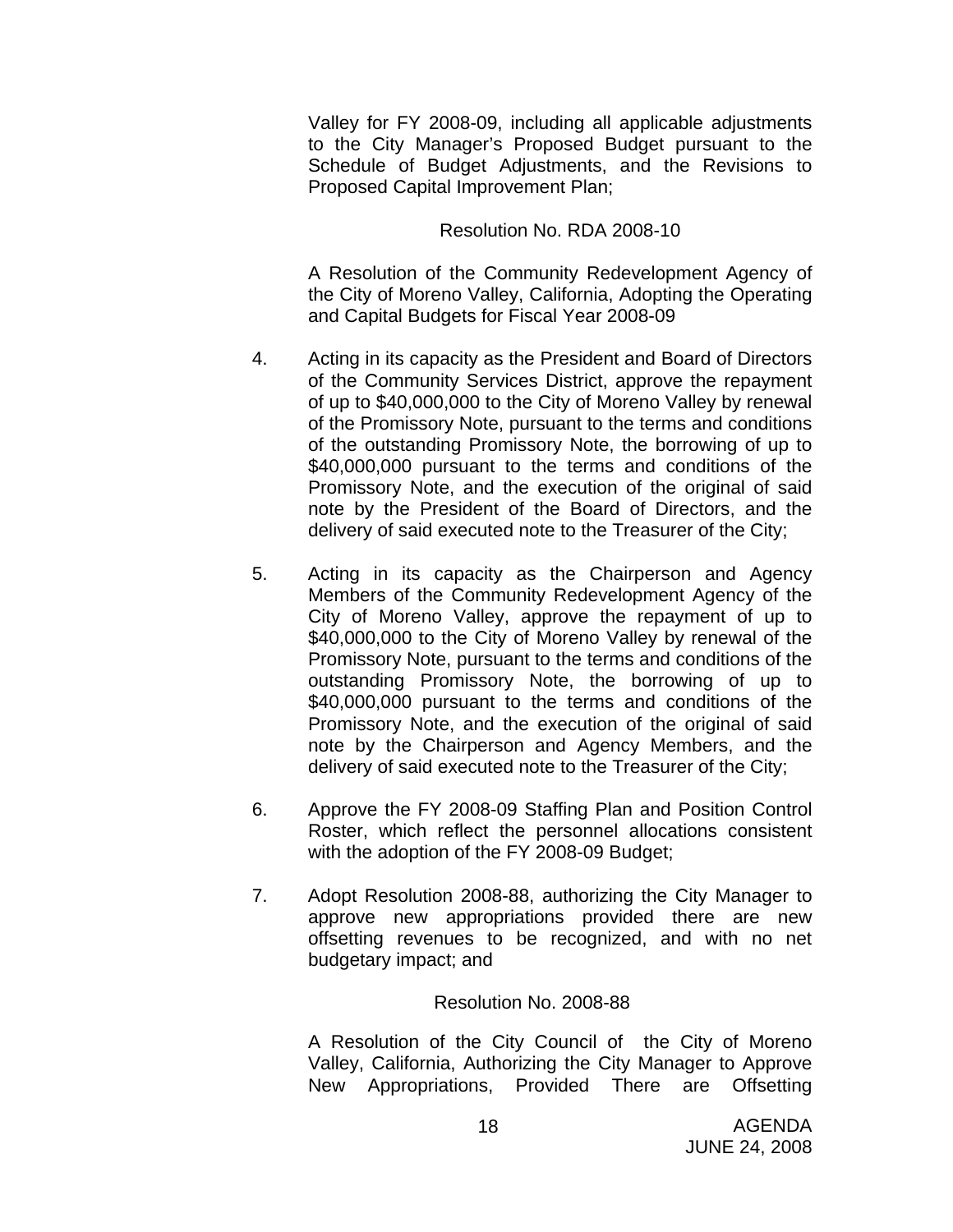Revenues to be Recognized, and with no Net Budgetary Impact

8. Introduce Ordinance No. 778, amending Section 2.04.050 of Chapter 2.04 of Title 2 of the City of Moreno Valley Municipal Code, relating to compensation and reimbursement for City Council Members, thereby increasing the City Council Members' monthly salary from \$1,101 per month to \$1,214.

### Ordinance No. 778

An Ordinance of the City Council of the City of Moreno Valley, California, Amending Section 2.04.050 of Chapter 2.04 of Title 2 of the City of Moreno Valley Municipal Code, Relating to Compensation and Reimbursement for Council **Members** 

G6. CITY MANAGER'S REPORT (Informational Oral Presentation – not for Council action)

### **H. LEGISLATIVE ACTIONS**

ORDINANCES - 1ST READING AND INTRODUCTION - NONE

ORDINANCES - 2ND READING AND ADOPTION - NONE

ORDINANCES - URGENCY ORDINANCES - NONE

RESOLUTIONS – NONE

### PUBLIC COMMENTS **ON ANY SUBJECT NOT ON THE AGENDA** UNDER THE JURISDICTION OF THE CITY COUNCIL

Those wishing to speak should complete and submit a BLUE speaker slip to the Bailiff. There is a three-minute time limit per person. All remarks and questions shall be addressed to the presiding officer or to the City Council and not to any individual Council member, staff member or other person.

### **CLOSING COMMENTS AND/OR REPORTS OF THE CITY COUNCIL, COMMUNITY SERVICES DISTRICT, OR COMMUNITY REDEVELOPMENT AGENCY**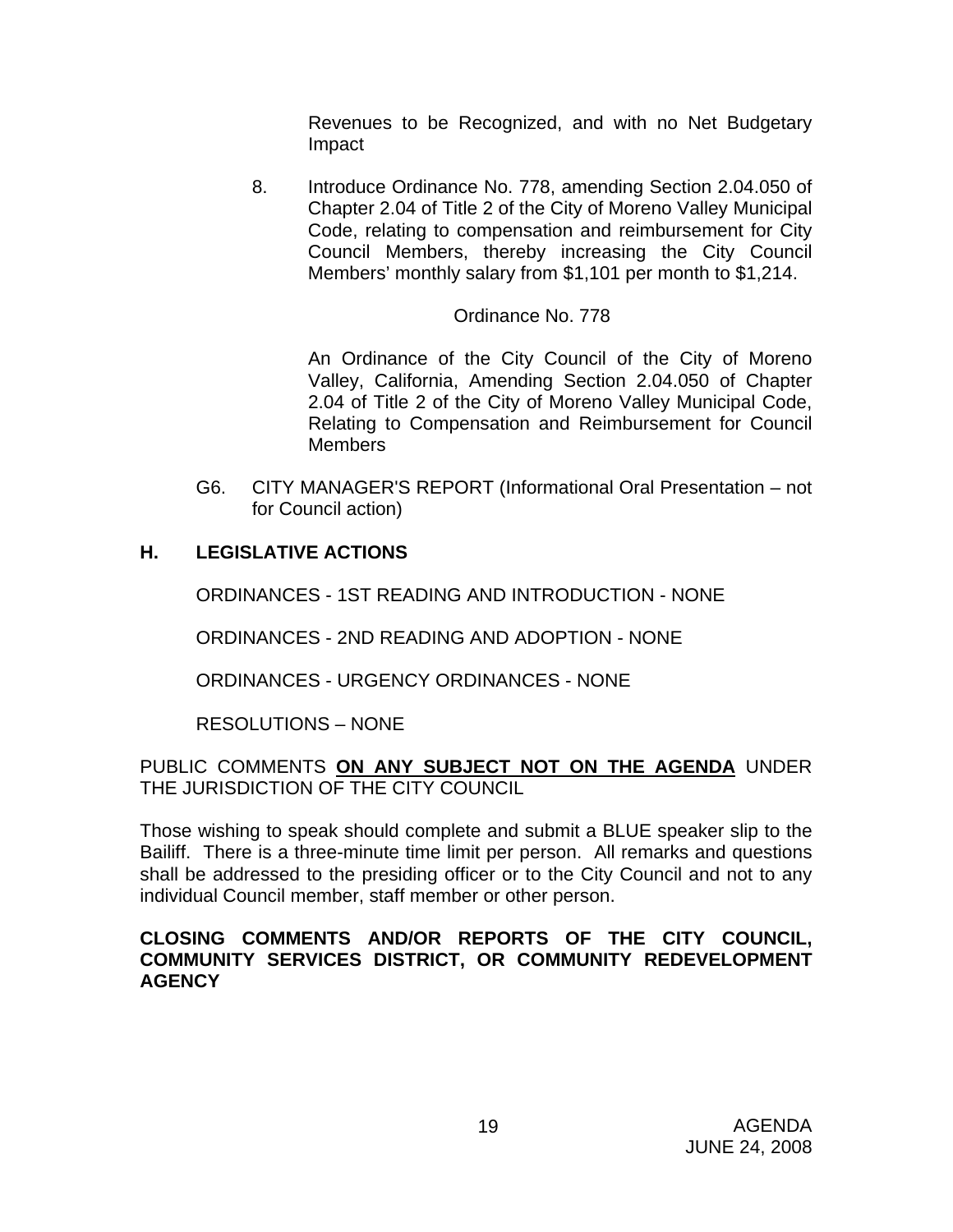**\*Materials related to an item on this Agenda submitted to the City Council/Community Services District/Community Redevelopment Agency or the Board of Library Trustees after distribution of the agenda packet are available for public inspection in the City Clerk's office at 14177 Frederick Street during normal business hours.**